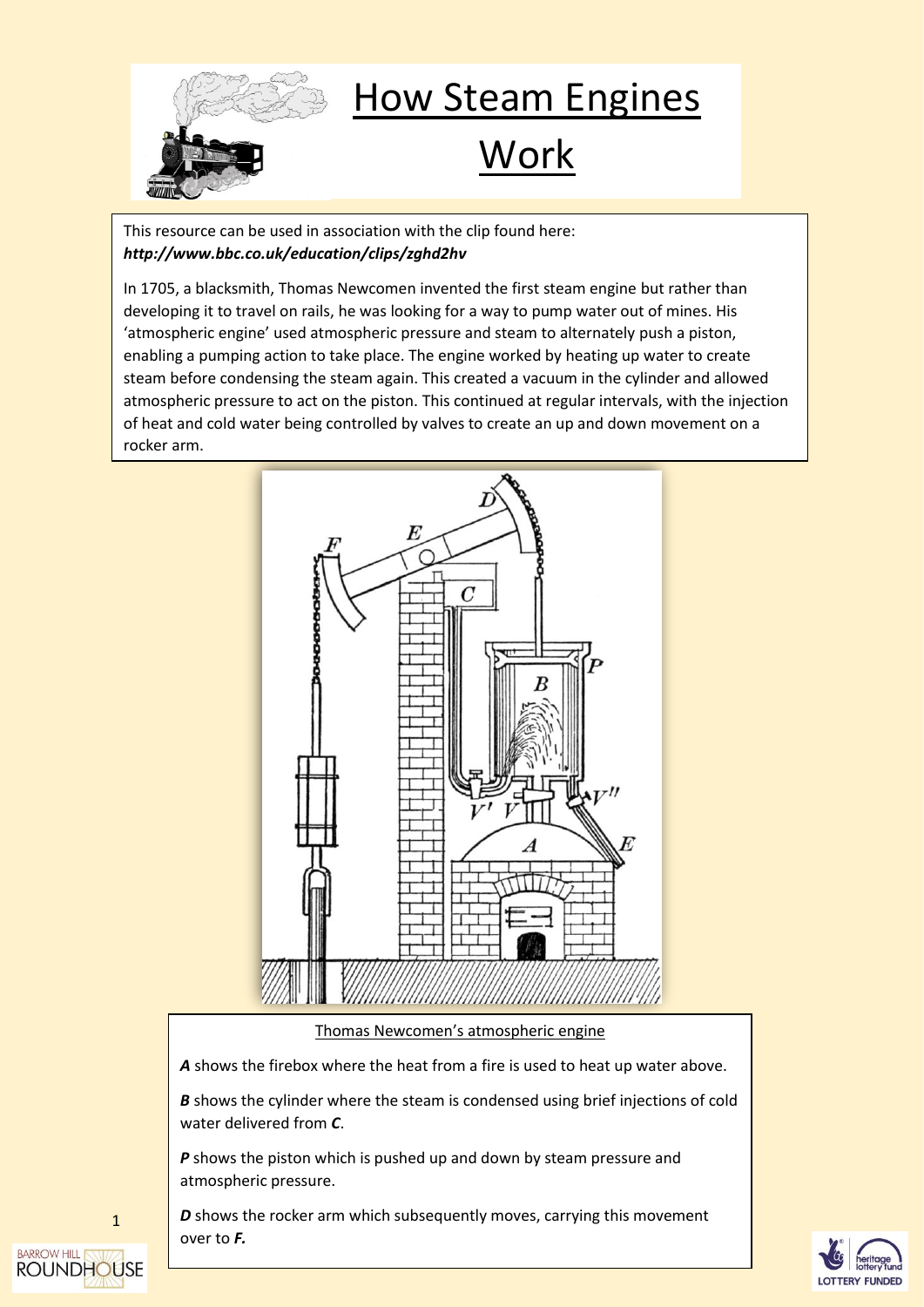

**STEM Fact:** Early steam engine only contained one large tube through the boiler but were eventually developed to contain numerous smaller tubes as seen in the diagram above.